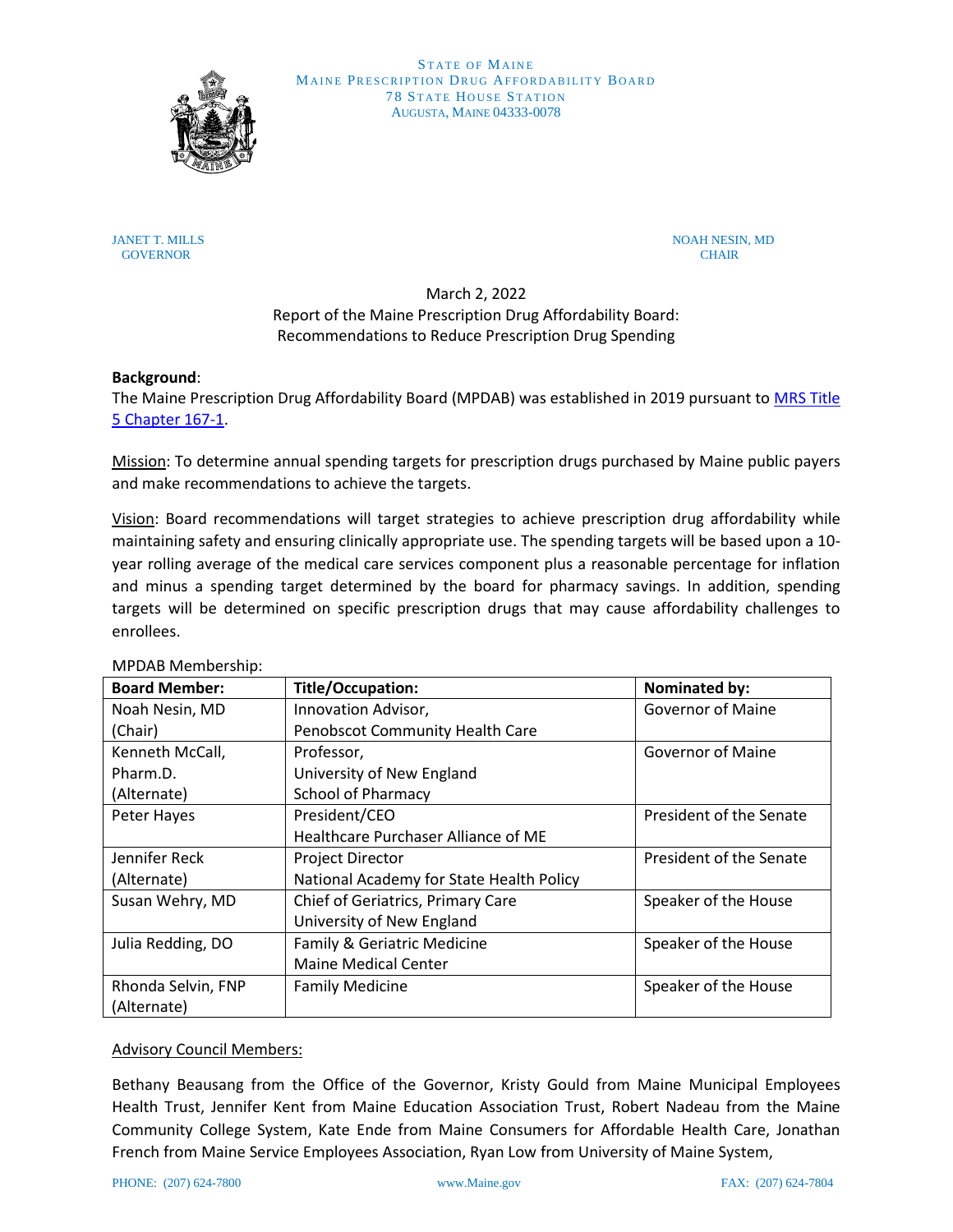Christina Moylan, Assistant Attorney General, Heather Perreault, Maine Deputy Commissioner of Finance, Shonna Poulin-Gutierrez, Executive Director, Maine Employee Health and Wellness, Karen Yeaton from Maine Department of Corrections, Anne-Marie Toderico, Pharmacy Director, Office of MaineCare Services.

### **Recommendations to lower prescription drug prices for Maine public payers**:

Whether you have insurance or not, the high cost of prescription drugs is a serious threat to the health of individuals and families across Maine. No one solution will remedy this problem as the U.S. drug pricing system is both complex and opaque. A comprehensive and multifaceted approach is needed to address prescription drug prices, which includes short-term (payer-focused strategies) and longer-term (legislative) recommendations.

The Maine Prescription Drug Affordability Board has identified three payer-focused recommendations for Maine public payers which have a low barrier to implementation and a high potential for savings. The Board recommends that Maine public payers adopt the following strategies: model Pharmacy Benefit Manager (PBM) contract terms, waste-free formularies, and PBM reverse auctions. The extent to which a plan is able to adopt these recommendations may vary depending on whether the plan is fully insured or self-insured.

This report represents the positions and recommendations of the members of an independent Board. The Department of Administrative and Financial Services staff's role was to convene and support the independent Board; the Department has not taken any position on these recommendations. The Department and Governor's Administration will review and react to any proposals related to this report through the Legislative Committee process.

### **Payer-focused Strategies**:

Recommendation 1: Check your plan for wasteful drugs to create a waste-free formulary

According to the Johns Hopkins Drug Access and Affordability Initiative, a wasteful drug is a drug which costs more and "…doesn't provide additional clinical value compared to other drugs that are used for the same condition." Wasteful drugs include high-cost branded or generic products when less expensive generics are available, fixed-dose combination drugs costing substantially more than the individual ingredients, drugs for which over-the-counter options are available, and "me-too" drugs which add no clinical value as compared to the less expensive original product.

Why would wasteful drugs be included on a formulary in the first place? According to the Johns Hopkins report, "the revenue model where PBMs keep a portion of the spread, rebate, or other fees paid by drug manufacturers creates a financial incentive for PBMs to prefer or allow drugs with high prices and large rebates or large spreads, which often results in having wasteful drugs on the formulary." Removing wasteful drugs from formularies and replacing them with drugs that offer the same benefits at a lower cost has been shown to save millions for public purchasers. One such example is [Tennessee](https://issuu.com/sipconlinepub/docs/selfinsurerfeb2021web) (The Self-Insurer, February 2021, Page 7). The State of Tennessee has about 286,000 covered lives on their state employee plan. A predictive analysis showed the state saving \$42.3 million in one year. According to Kendra Gipson, Director of Vendor Services and Contracts at State of Tennessee, "The waste-free formulary list demonstrated to us that, even with the steps we had taken to manage cost and utilization in our pharmacy program, there were still opportunities, with minimal member impact, to achieve additional savings."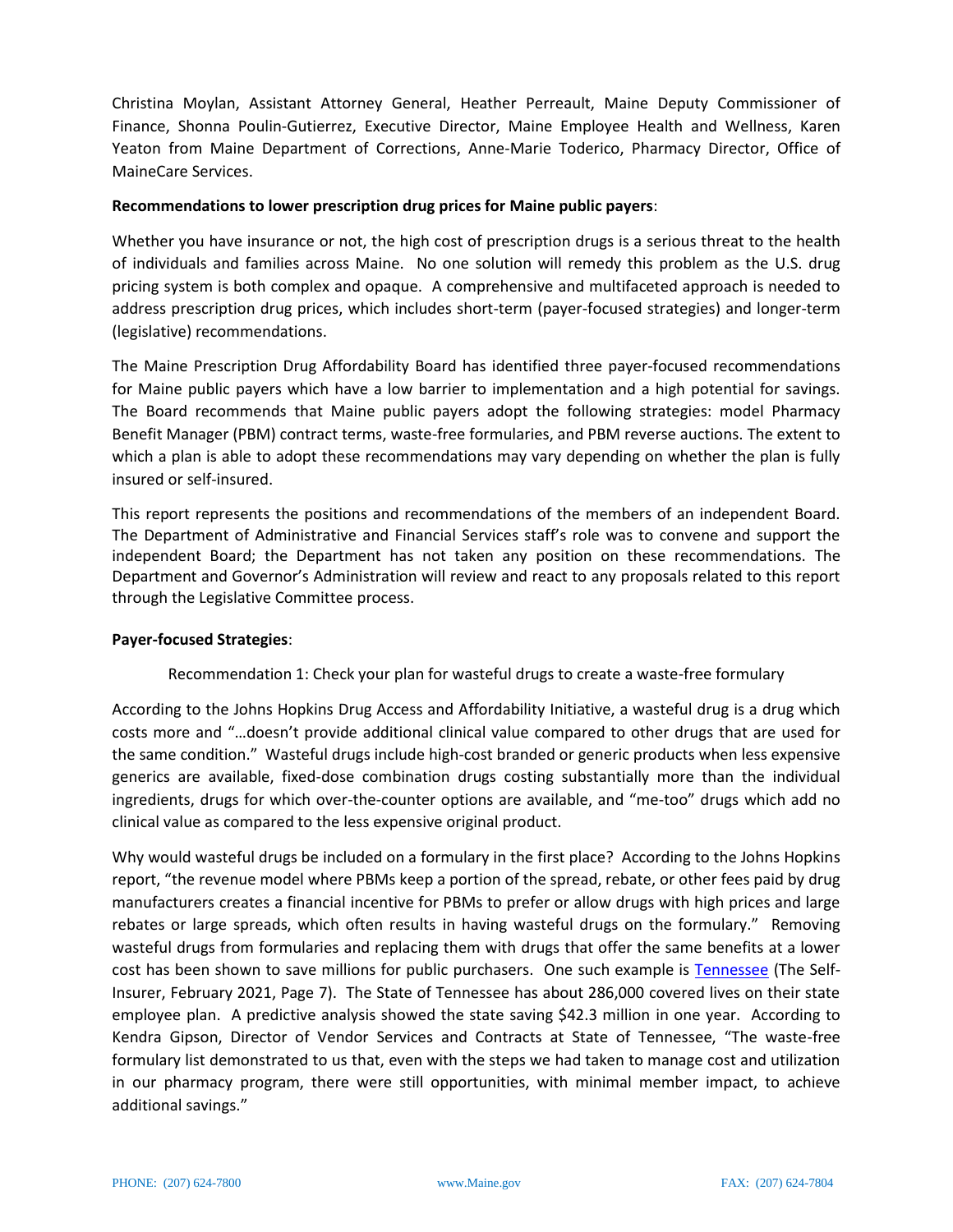A list of 284 wasteful drug formulations indexed by brand name, generic name and NDC code has been created as a shared resource and is available [here.](https://www.pbgh.org/initiative/waste-free-formularies/) All plans should check if their drug formularies contain wasteful drugs. A [guidebook](https://www.pbgh.org/wp-content/uploads/2021/01/PBGH-Wasteful-Drugs-Guidebook-FINAL.pdf) has also been developed to illustrate this process. However, we recognize that existing contracts with PBMs might create complications with removing wasteful drugs from a formulary. Transparent, pass-through contracts can help minimize incentives for PBMs to include wasteful drugs on a formulary (see recommendation #2).

Recommendation 2: Utilize transparent pass-through PBM contract terms

States, as major purchasers of drugs for their employee health plans, can control prescription drug costs by negotiating more favorable contract terms with PBMs. Achieving advantageous contract terms with a PBM during the procurement process is a complementary and alternative strategy to the regulation of PBMs through legislation. The National Academy for State Health Policy (NASHP) provides the following resources for model PBM contract terms.

Model [Pharmacy](https://www.nashp.org/wp-content/uploads/2020/02/PBM-model-Contract-2.13.2020.pdf) Benefit Manager Contract Terms, February 2020. These model contract terms enable states to restrict PBM compensation to an administrative-fee-only model, eliminate spread-pricing, require 100 percent pass-through of rebates, and provides robust transparency for greater monitoring and enforcement.

[Blog:](https://www.nashp.org/model-pharmacy-benefit-manager-contract-terms-help-states-achieve-prescription-drug-savings/) Model Pharmacy Benefit Manager Contract Terms Help States Achieve [Prescription](https://www.nashp.org/model-pharmacy-benefit-manager-contract-terms-help-states-achieve-prescription-drug-savings/) Drug [Savings,](https://www.nashp.org/model-pharmacy-benefit-manager-contract-terms-help-states-achieve-prescription-drug-savings/) January, 2020. This blog explores how states, as major drug purchasers, can leverage their buying power by demanding favorable contract terms with PBMs using NASHP's model PBM contract terms.

The Wisconsin Employee Trust Fund (ETF) implemented a transparent, pass-through PBM and documented a reduction in per-member, per-month (PMPM) drug costs of more than 10% below industry average as illustrated here:



Recommendation 3: Explore implementing a reverse auction PBM procurement model

The MPDAB recommends legislation to enable a reverse auction PBM process for Maine public payers and an analysis of potential savings from such a model. [Six states](https://www.nashp.org/three-more-states-enact-reverse-auction-laws-to-reduce-prescription-drug-spending/) have passed PBM reverse auction legislation to date. A recent [report](https://www.ncsl.org/research/health/prescription-drug-policy-a-bipartisan-remedy.aspx) by the National Conference of State Legislatures provided bipartisan prescription drug policy recommendations including PBM reverse auctions as a strategy for lowering drug costs. According to the report, "A reverse auction is an online bidding process in which PBMs anonymously compete for the state's business through a portal managed by a third party.